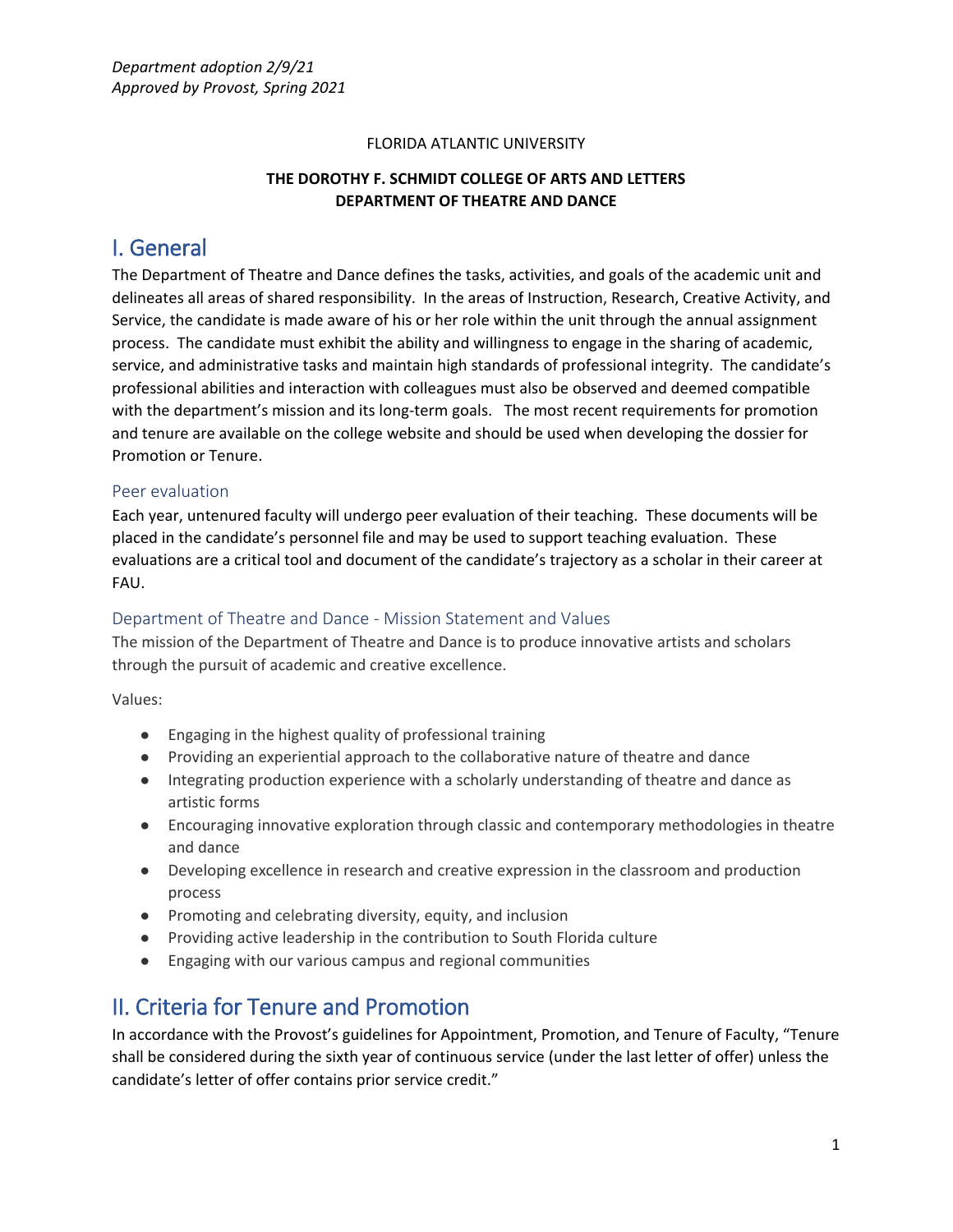Tenure at Florida Atlantic University is the recognition that the faculty member so honored is an established member of the academic profession, possessing a terminal degree or qualification appropriate to the discipline, and having clearly demonstrated the commitment and ability to continue as a scholar, contributing to the field of knowledge through original work and quality teaching.

Candidates for tenure need to have produced an original body of work that contributes to the field. Demonstration of productivity that merits tenure shall meet or exceed the guidelines set forth in Section IV of this document. Annual evaluations, reflecting assignments, provide the primary indication of professional growth leading toward tenure. It is the applicant's responsibility to explain their qualifications in detail and in a manner that a reviewer, regardless of discipline, can understand.

The awarding of tenure is based upon the judgment that the individual will have a lifelong commitment to scholarship and teaching at the university level and meet the department, college, and university needs. The individual must also have demonstrated commitment through service to the university and the community.

# III. Rank and Promotion

## Associate professor:

An associate professor is expected to contribute more broadly to the department's instructional and service work than an assistant professor while also cultivating an active and meaningful research/creative activities agenda. The faculty member must continue to maintain overall professional excellence by making significant contributions to the life of the institution across the areas of instruction, research/creative activities, and service.

Appointment or promotion to this rank is recognition that the individual has reached a status in the discipline appropriate to a life-long member of the academic world and has clearly demonstrated ability as a scholar through research/creative activities. In addition, the candidate must have a consistently good record of teaching, evidence of improvement from the initial appointment, and commitment to service.

All candidates are expected to show scholarly or creative achievement since their appointment to FAU as assistant professors. The volume of work produced by a candidate's portfolio is fundamentally tied the other faculty, financial, and physical resources provided by the university to the department, and should be carefully considered in evaluating the quantity of work. A rank of Associate Professor should generate *at a minimum* of one work from Tier A. two Tier B items are equivalent to a single Tier A, and three Tier C items are equivalent to a single Tier A accomplishment. A case for tenure cannot be built upon Tier C activities alone. A robust case would include activities from all tiers.

## Professor:

A professor is expected to make the most significant contributions to the department's instructional and service work, including by assuming leadership roles in these areas, while also continuing to maintain an active and meaningful research agenda. The faculty member must continue to maintain overall professional excellence by making significant contributions to the life of the institution across the areas of instruction, research/creative activities, and service.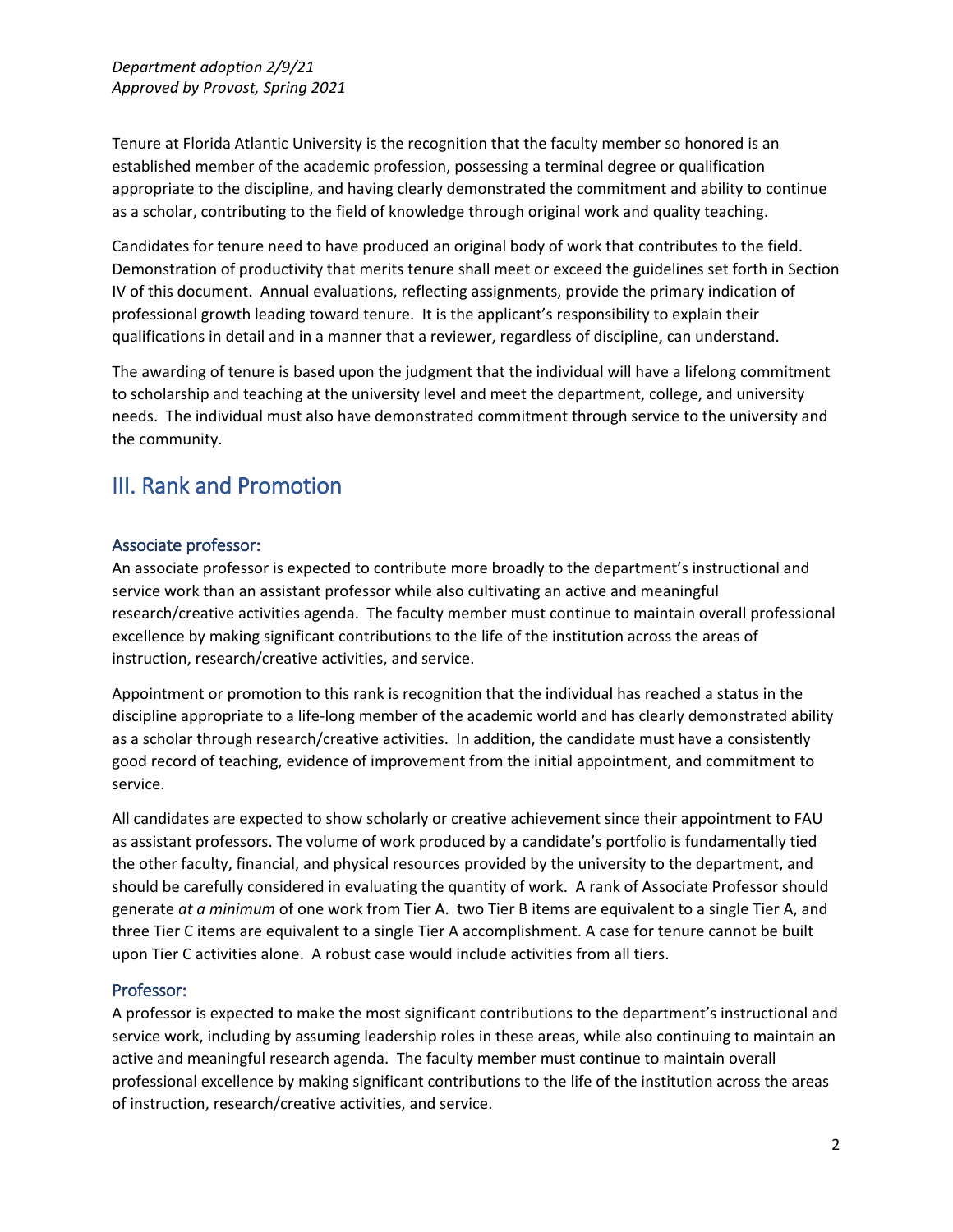Appointment or promotion to this rank is recognition of demonstrated significant achievement since promotion to Associate professor in the areas of research and publication, teaching, and strong service within the university and externally.

Demonstrated merit, not years of service, shall be the primary consideration in determining the case for promotion to professor. Typically, candidates will have held the rank of associate professor for at least five years.

During their time as associate professors, candidates are expected to have maintained a rigorous record of research/creative activities that is original and makes a significant contribution to the field. This record of productivity includes all items, as described in section IV below.

All candidates are expected to show substantial scholarly or creative achievement since their appointment as Associate Professors. The volume of work produced by a candidate's portfolio is fundamentally tied the other faculty, financial, and physical resources provided by the university to the department, and should be carefully considered in evaluating the quantity of work. For promotion to a rank of Professor a research and creative profile should generate *at a minimum* of two works from Tier A. Three Tier B items are equivalent to a single Tier A, and four Tier C items are equivalent to a single Tier A accomplishment. A case for promotion cannot be built upon Tier B or C activities alone. A robust case would include activities from all tiers.

## IV. Criteria for evaluating promotion and tenure

The department's position that the Master of Fine Arts (MFA) degree is the appropriate terminal degree for faculty appointments related to creative/research activities involved in the public performance of theatrical events. The creative and research activities undertaken by faculty require substantial analysis, historical and technological research, and the synthesis of information; they result in the creation of new works of art that are widely disseminated through public performance. As many of our professional accrediting organizations do, the department maintains that the creative and research activities of performance, design, and technologies are equivalent to publication.

Evaluators using these criteria are encouraged to weigh the importance of Instruction, Creative activity, and Service considering annual assignments. While these guidelines serve as a basis for evaluation, the evaluator needs to seek evidence of expertise in current practice, the active trajectory in creative/research activity, and the promise of the candidate's future productivity and achievement. A candidate's ability to engage in off-campus research/creative activities must be weighted by the institution's ability to offer time and resources to the candidate.

The below criteria do not enumerate all possible ways of demonstrating professional development, nor is each item listed here intended as a separate requirement for tenure or promotion. These guidelines serve as the standard that the department seeks in evaluating any candidate for promotion or tenure.

## **Instruction**

Candidates must show that they are effective in and committed to the university's goal of quality instruction to earn a tenure or promotion recommendation.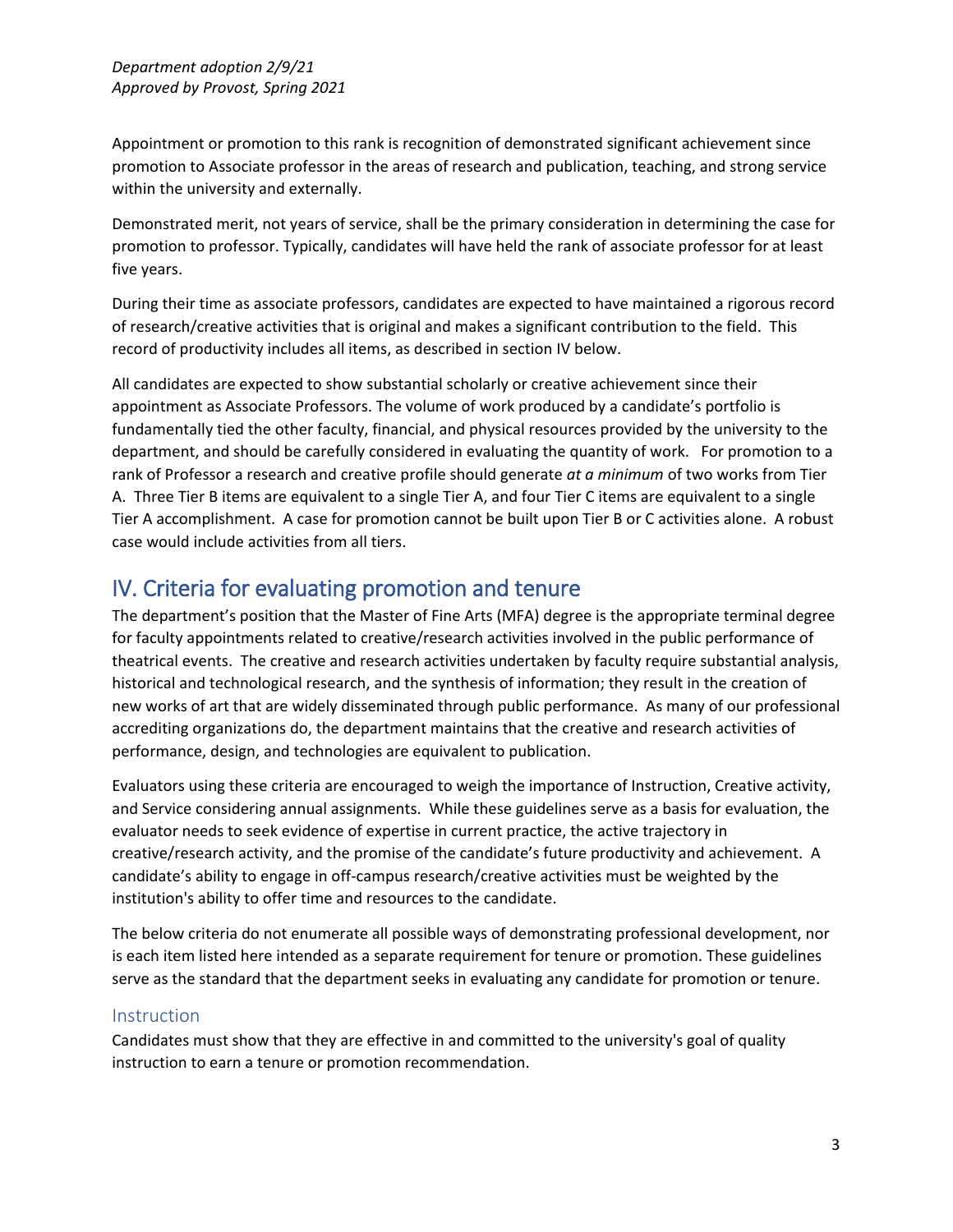The activities included under instruction include all those endeavors by which a faculty member contributes to the student's learning and intellectual growth. The faculty member's performance in regularly scheduled classes must be evaluated using both student and peer assessments of the courses. Instructional development activities such as pursuing professional development of teaching activities and developing new courses or new approaches to existing courses must also be expected, especially for more experienced faculty members. Work with students outside of regularly scheduled courses is also essential in evaluating instruction; this category of activity includes mentoring graduate students in thesis preparation as well as working with undergraduate students in directed independent study, internships, labs, rehearsals, or performance.

#### Activities:

- a. Traditional classroom and studio teaching
- b. Masterclasses and workshops
- c. Production activity; both in rehearsal and performance
- d. Supervision of internships and graduate assistants
- e. Membership on thesis and dissertation committees
- f. Direction of independent study
- g. Contribution to the development of new or improved programs of study
- h. Assigned supervising, mentoring, and academic advising of students.
- i. Professional enhancement activities.
- j. Coaching of students for activities within and outside of the department.
- k. Establishment or management of a successful clinical or internship program
- l. Demonstrated success of current research/creative activity under one's direction, including performance and exhibitions
- m. The involvement of graduate students in collaborative research activities
- n. The incorporation of new methods, practices, and/or technologies
- o. Pedagogical scholarship including creative and effective use of innovative teaching methods and curricular innovations

Sources of Evaluation:

- a. Student evaluations (ranked within the discipline, where appropriate)
- b. Data concerning graduates and former, present, and past students as documented by the applicant
- c. Peer evaluation as specified in Section I
- d. Instructional materials
- e. Awards won
- f. Feedback on the preparedness of former students for graduate study and/or employment
- g. Student logs, creative works, and project or fieldwork reports
- h. Textbooks and other educational materials (such as content created for Learning Management Systems, e.g., Canvas, Blackboard)
- i. Development of new courses, teaching materials, or techniques.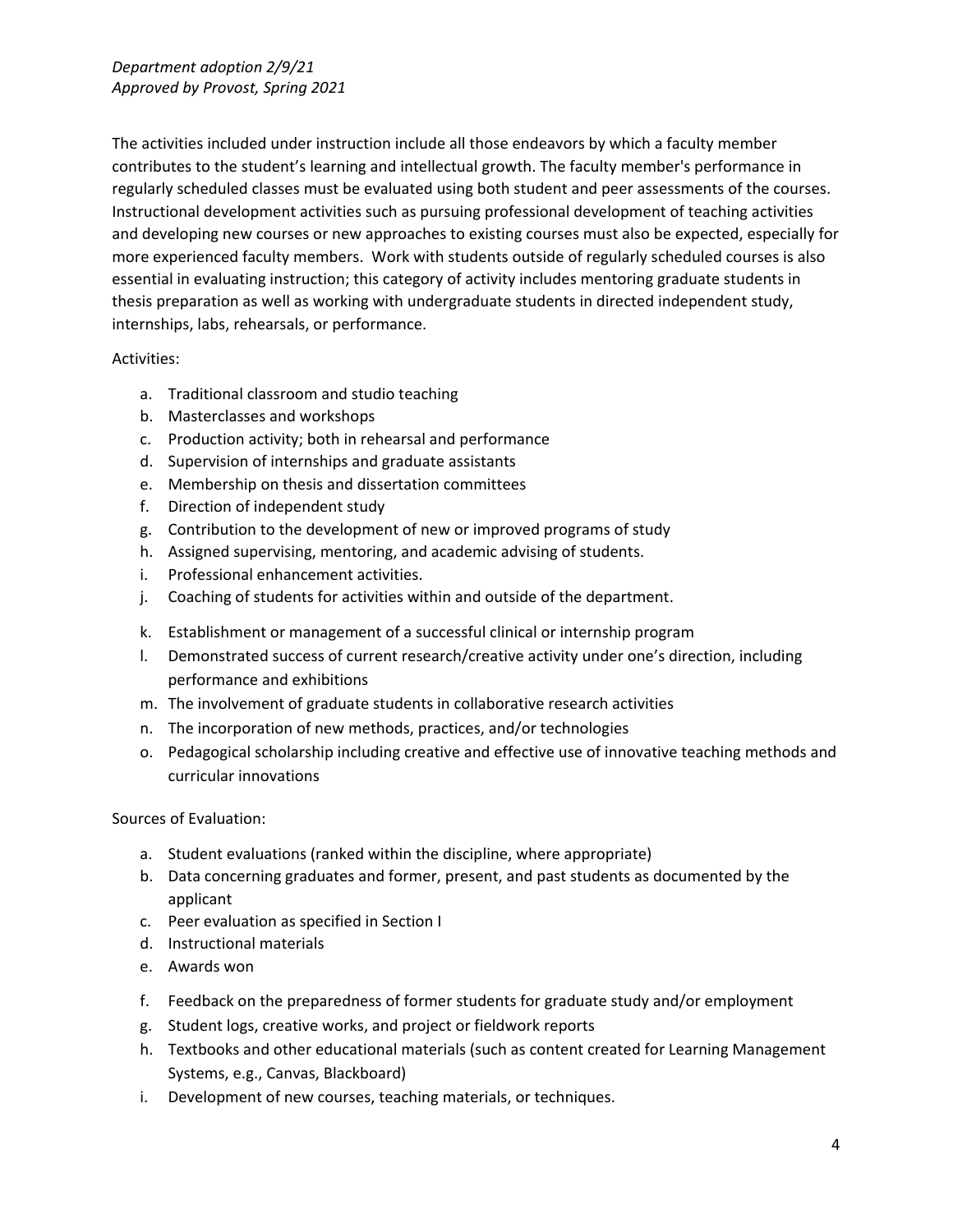Criteria:

- a. Content expertise—knowledge of the subject matter, including skills, competencies, advanced experience, education, and training
- b. Remaining current in the field—awareness of current trends, movements, and developments in the field, including technology and methods of communication
- c. Instructional delivery skills—ability to communicate clearly, create environments conducive to learning, and use appropriate and varied teaching methods.
- d. Instructional design skills—knowledge and ability to design syllabi with clear course objectives, specified materials, activities, and experiences that are conducive to student learning
- e. Instructional stimulation skills—the ability to stimulate critical thinking and creativity
- f. Service through instruction—includes participation in activities such as direction of independent study projects, lectures, workshops, adjudications, etc.
- g. Course management skills—make efficient use of class time, be organized, and handle classroom dynamics, interactions, and problematic situations (e.g., academic dishonesty, tardiness, injuries, conflicts, etc.), appropriately.
- h. Evaluation of students' work—provide assessment procedures that are in line with course objectives, provide constructive and timely feedback on student work, and ensure there is fairness in the student evaluation and grading
- i. Faculty/student relationships—display a positive and respectful attitude toward students, show interest and concern for students by being approachable and available; present an appropriate level of intellectual or creative challenges and sufficient support for student learning; respect diversity.
- j. Facilitation of student learning—maintain high academic standards, prepare students for work in the profession, facilitate student achievement, and provide opportunities for students to display or perform his or her work
- k. Evaluators may utilize other indicators and sources to determine each faculty member's effectiveness in their Annual Evaluation: the instructor's self-report and self-evaluation, the availability and completeness of class syllabi, the availability of the instructor during appropriate office hours, etc.

## Research and Creative Activity

Research and Creative Activity encompasses a wide range of publications: books, journals, magazine or web articles, critical reviews, monographs, etc. It also includes documentation of participation in a variety of forms of presentations: exhibits, displays, or public performances, which may feature the artistry and the craft of acting, dance, direction, choreography, the design of lighting, sound, costume, and scenery for the theatre, technical direction, musical direction, etc. Also appropriate are invited/contributed presentations, invited/contributed papers, patents granted, investigations of educationally and theatrically relevant problems, etc.

In the discipline of Theatre and Dance, creative activity and scholarly research are interchangeable as indicators of professional growth and stature. The department recognizes that there are three general areas of specialization in Theatre and Dance. The department defines engagements as a specific FAU assignment or a contract that has been executed between two parties. In some cases, work may be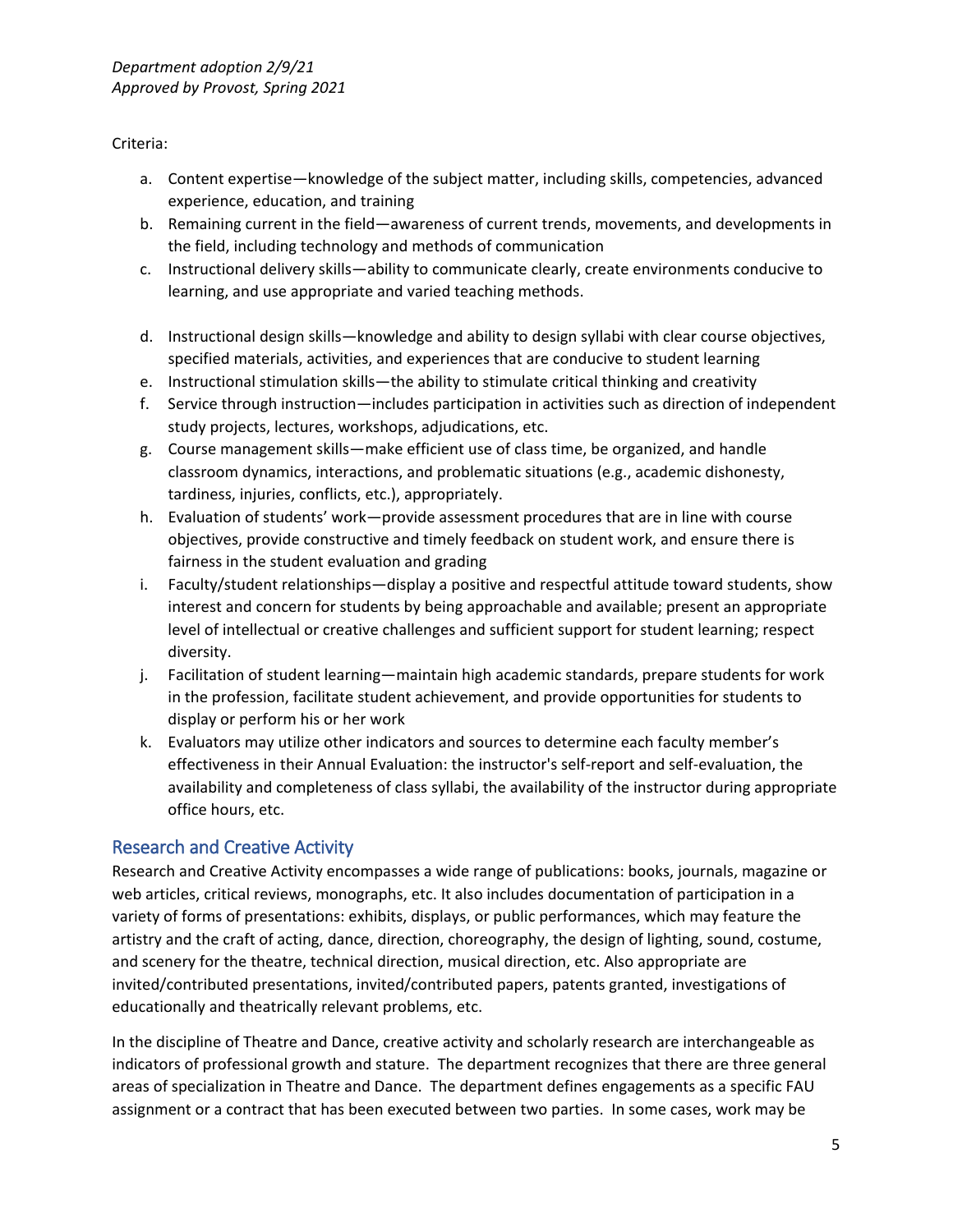undertaken without contracts, and that work may need additional documentation to understand its relationship to the organizational schema. The department has ranked many common standard engagements by which the discipline evaluates creative activity and research, arranged by specialty tiers. The department has created these tiers of engagements to assign weight and importance for the process of Promotion and Tenure only.

Tier A activities represent engagement with venues or individuals of significance in the discipline. These may be publications with major publishers, performance, direction, or design at significant venues. A specific hallmark of this tier can involve recognized standing in unions, URTA, LORT, or Equity theatres. Tier B activities represent engagement with college our university presses, engagement with non-union, URTA, or LORT theatres. Tier C activities represent engagements such as assigned creative or research activities within the department, self-published works or a host of other important creative work individually or with professional organizations.

A candidate may always make a case as to how a particular engagement may be of greater stature in their portfolio based on unique conditions. Engagements should always be carefully considered and evaluated in conjunction with departmental Teaching and Service responsibilities to the university that may limit the opportunities of the candidate due to size of the program and limited financial resources.

The department recognizes the hierarchy of geographic recognition and prestige that may be weighted in these endeavors. In the discipline of Theatre and Dance local venues and organizations may hold greater impact than the designated tier. The evaluators and candidate should carefully consider the scope of the engagement as opposed to the mere geographical location. Venues in proximity to the university may also be considered national or international venues. The State of Florida and specifically South Florida has an incredibly large and diverse community of theatrical and dance companies drawing audiences both nationally and internationally.

The department also recognizes the inherent difficulties of faculty in the creative and performing arts ability to engage in external research. Theatre, by its nature, requires the artist to collaborate and participate with other artists. Theatre is also an immediate art form, in that participation with artists is required and can not be accomplished in isolation. Within other disciplines, book authorship, sculpting, composition of music can be undertaken as an individual, but theatre requires a collective of artists to exist. As a small department with limited funding, the ability for any faculty member to be granted leave for an extended period of time is highly unlikely. The typical engagement of an activity in the Design/Technologist engagements may only require a typical absence of one to two weeks, Performance and Performance Support may require absences of six to semester long activities, creating a significant barrier for travel outside of the region.

Note that most faculty positions within the Department of Theatre and Dance are combined specialties positions, and reviewers should use criteria appropriate to each specialty in which the individual is actively engaged. The weight accorded evaluation in each area should be commensurate with the distribution of time spent working in that area.

## Performance and Performance Support

Activities: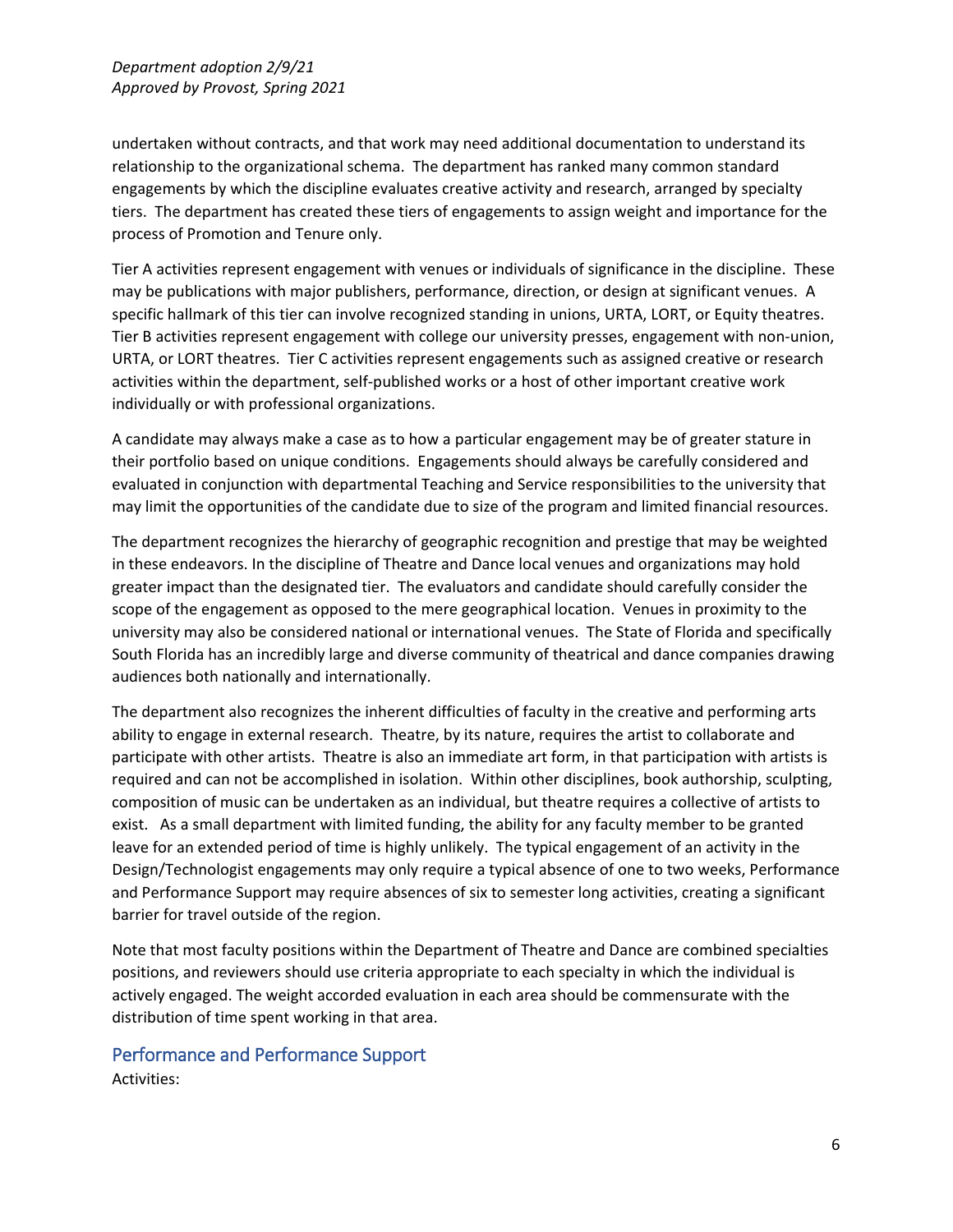*Department adoption 2/9/21 Approved by Provost, Spring 2021*

- Tier A Primary indicators of engagements in no set order
- Tier B Secondary indicators of engagements in no set order
- Tier C Support indicators of engagements in no set order

| <b>Tier A</b> |                                                                                                                                                                                                                                                                                                                                                                                                                                                                                                                                                                                                          | Tier B                                           |                                                                                                                                                                                                                                                                                                                                                                                                                                                                                                                                                                                                               | Tier C    |                                                                                                                                                                                                                                                                                                                                                           |
|---------------|----------------------------------------------------------------------------------------------------------------------------------------------------------------------------------------------------------------------------------------------------------------------------------------------------------------------------------------------------------------------------------------------------------------------------------------------------------------------------------------------------------------------------------------------------------------------------------------------------------|--------------------------------------------------|---------------------------------------------------------------------------------------------------------------------------------------------------------------------------------------------------------------------------------------------------------------------------------------------------------------------------------------------------------------------------------------------------------------------------------------------------------------------------------------------------------------------------------------------------------------------------------------------------------------|-----------|-----------------------------------------------------------------------------------------------------------------------------------------------------------------------------------------------------------------------------------------------------------------------------------------------------------------------------------------------------------|
| $\bullet$     | Professional<br>engagement with a<br>recognized theatre or<br>production company at<br>a local, regional,<br>national, or<br>international level<br>using professional union<br>contracts<br>Membership in<br>professional unions as<br>appropriate, such as<br>Actor's Equity<br>Association or the<br>Screen Actors Guild<br>Repeated engagements<br>with producing<br>organizations as<br>indicative of<br>performance<br>satisfactory to that<br>organization<br>Authorship of books,<br>plays, or monographs<br>Original or recreation of<br>Choreography/fight<br>coreography of<br>published work | $\bullet$<br>$\bullet$<br>$\bullet$<br>$\bullet$ | Professional<br>engagement with a<br>recognized theatre or<br>production company at<br>a local, regional,<br>national, or<br>international level<br>Work in an FAU<br><b>Department of Theatre</b><br>and dance production<br>or season<br>Active engagement at<br>an arts festival or<br>competition at the<br>local, regional, or<br>national level<br>Presentation of papers<br>before professional<br>organizations<br>Authorship of articles in<br>professional journals<br>and trade magazines<br>Editorship of books and<br>special collections<br>Repetiteur of<br>choreography/fight<br>choreography | $\bullet$ | Coaching of<br>performances and crew<br>for Department of<br>Theatre and Dance<br>productions<br>Coaching of actors in<br>the private/professional<br>sector<br>Commissions for artistic<br>works<br>Scholarly activity<br>specific to the area of<br>specialization<br>Application for grants<br>Service as a consultant<br>to external<br>organizations |

Sources of Evaluation:

- a. Reviews of work in recognized media
- b. Reviews/evaluations from adjudicated festivals or competitions
- c. Evaluations by peers (in the department) and colleagues (in the college or university or other universities) or outside professionals
- d. Evaluations by professionals in the field solicited according to university policy
- e. Repeated engagements with off-campus producing organizations as indicative of performance satisfactory to that organization
- f. Documentation or journaling of choreography or blocking
- g. Supporting documentation and testimonials from individuals in the private/professional sector.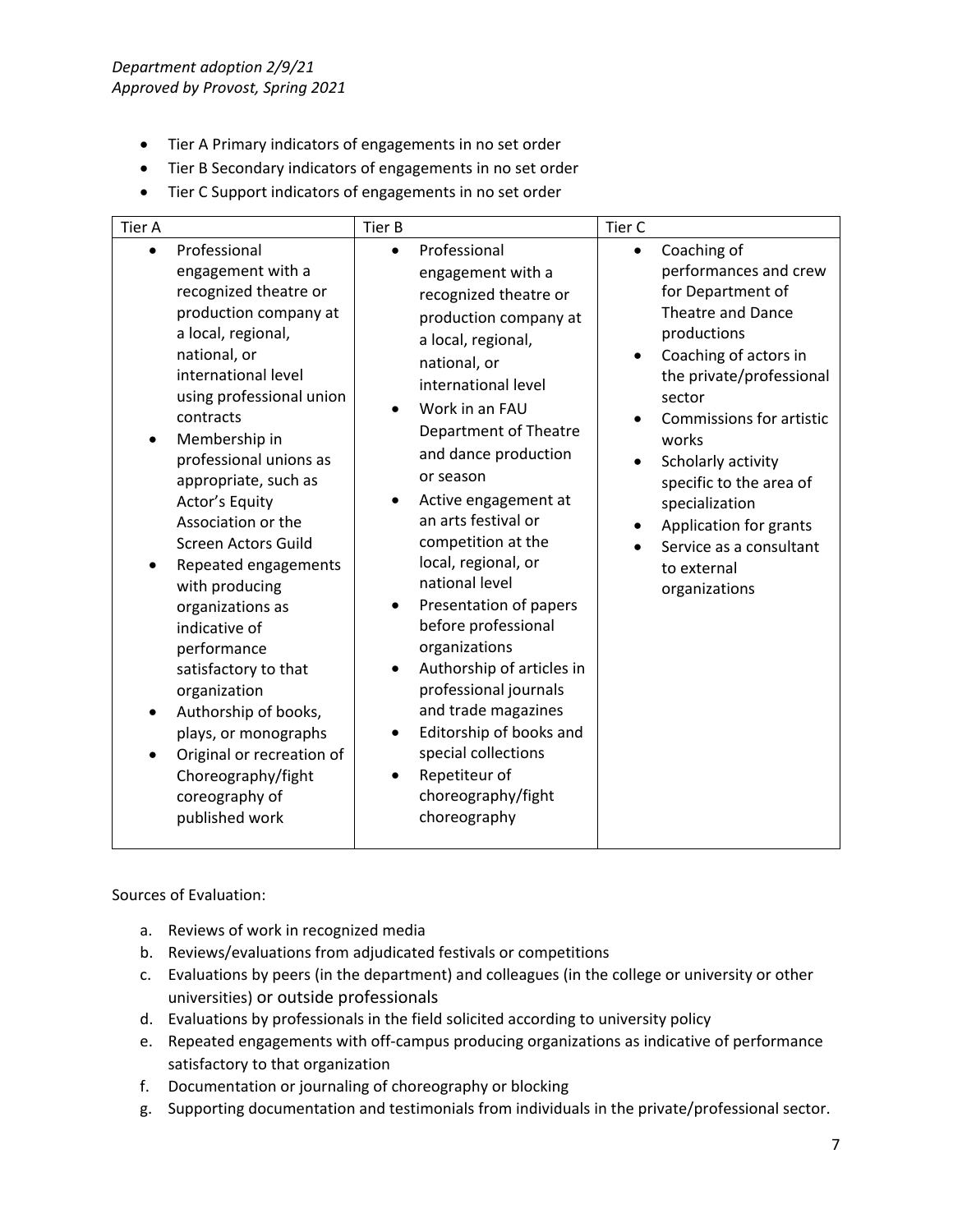- h. Nominations and awards won
- i. Transcripts or electronic recordings of audience reactions and responses

Criteria:

- a. Demonstrated ability to communicate effectively with performers, designers, and other members of the production team, many or all of whom may be relatively unskilled students under pressure.
- b. Knowledge of dramatic literature, including historical genres, and strong competence in the textual analysis of scripts
- c. Demonstrated ability to guide performers to performances that support the production and the director or choreographer conceptualization
- d. Successful use of the primary instruments of voice and body in the creation of believable characters
- e. Evidence of a thorough understanding of aesthetics and the ability to make sound aesthetic judgments
- f. Professional status or prestige of the publisher
- g. Professional status or prestige of the host
- h. Nominations, awards, and other types of professional recognition
- i. Evidence of a thorough understanding of aesthetics and the ability to make sound aesthetic judgments
- j. Professional status or prestige of the publisher
- k. Professional status or prestige of the host
- l. Nominations, awards, and other types of professional recognition

## History, Criticism, Literature

Activities:

- Tier A Primary indicators of engagements in no set order
- Tier B Secondary indicators of engagements in no set order
- Tier C Support indicators of engagements in no set order

| <b>Tier A</b>                                                                                                                                                                                                      | Tier B                                                                                                                                                                                                                                                                                        | Tier C                                                                                                                                                                                                                                                                                         |
|--------------------------------------------------------------------------------------------------------------------------------------------------------------------------------------------------------------------|-----------------------------------------------------------------------------------------------------------------------------------------------------------------------------------------------------------------------------------------------------------------------------------------------|------------------------------------------------------------------------------------------------------------------------------------------------------------------------------------------------------------------------------------------------------------------------------------------------|
| Authorship of books,<br>$\bullet$<br>plays, or monographs<br>Authorship of articles in<br>$\bullet$<br>professional journals<br>and trade magazines<br>Editorship of books and<br>$\bullet$<br>special collections | Presentation of papers<br>$\bullet$<br>before professional<br>organizations<br>Presentation and<br>organization of<br>professional seminars,<br>workshops, or<br>masterclasses<br>Editorship of<br>professional journals<br>Research performance<br>$\bullet$<br>history of dramatic<br>texts | Commissions for artistic<br>works<br>Provide dramaturgical<br>$\bullet$<br>advice and guidance in<br>text interpretation for<br>productions<br>Research historical,<br>$\bullet$<br>social, and political<br>background for<br>dramatic texts<br>Reviewing books,<br>$\bullet$<br>professional |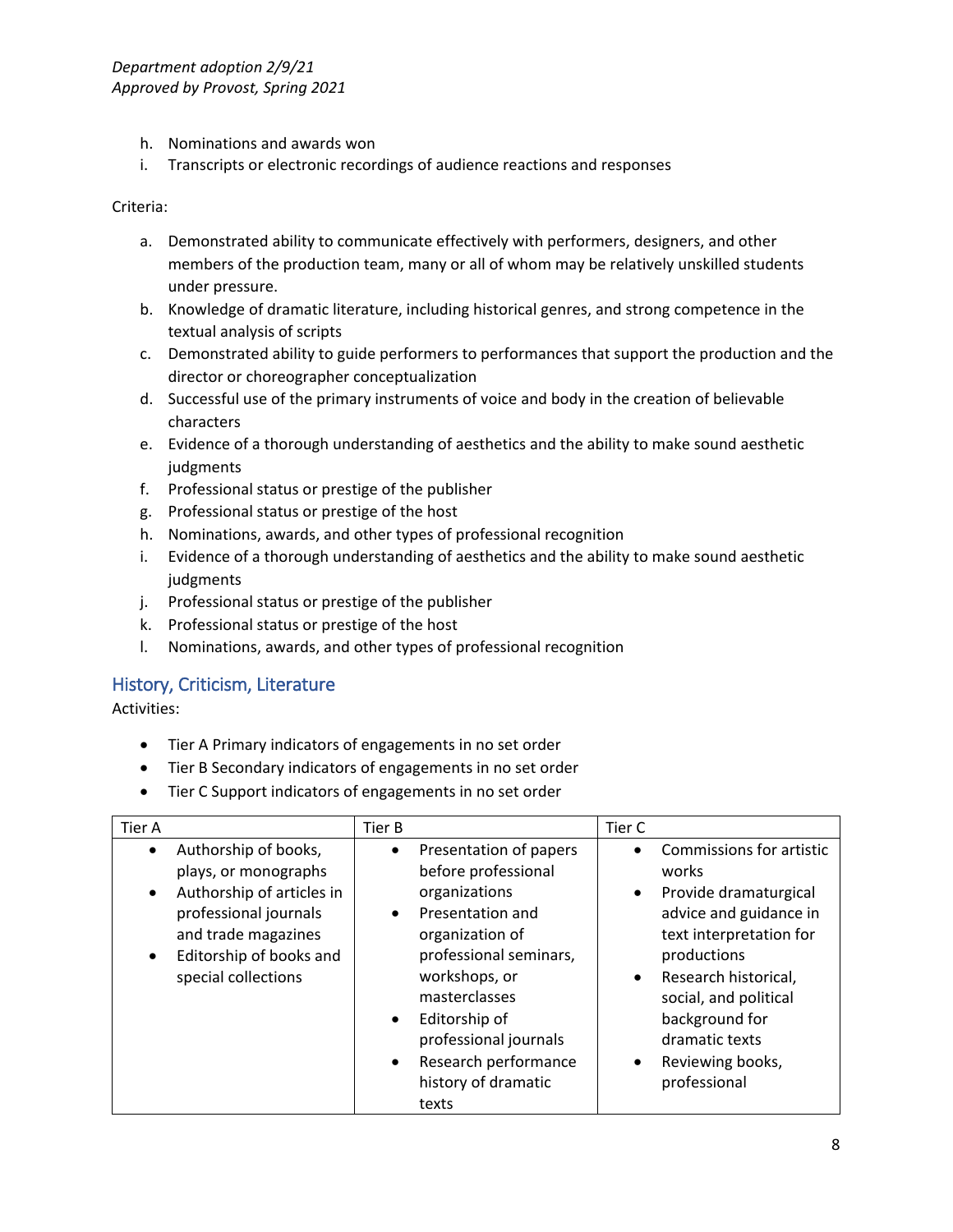|  | performances or<br>exhibitions<br>Applications for grants |
|--|-----------------------------------------------------------|
|--|-----------------------------------------------------------|

#### Sources of Evaluation

- a. Reviews of work in recognized media
- b. Reviews/evaluations from adjudicated panels and conferences
- c. Evaluations by peers (in the department) and colleagues (in the college or university or other universities), or outside professionals
- d. Evaluations from adjudicators of professional organization activities
- e. Evaluation by professionals in the field solicited according to University policy
- f. Repeated engagements with off-campus producing organizations as indicative of performance satisfactory to that organization
- g. Supporting documentation and testimonials from individuals in the private/professional sector
- h. Nominations and awards won

#### Criteria

- a. Demonstrated ability to conduct and organize scholarly research
- b. Evidence of thorough knowledge of the elements of dramatic literature and history of stage production, including acting, design, and architecture
- c. Evidence of a thorough understanding of the principles of dramaturgical analysis
- d. Evidence of a thorough understanding of aesthetics and the ability to make sound aesthetic judgments
- e. Professional status or prestige of the publisher
- f. Professional status or prestige of the host
- g. Nominations, awards, and other types of professional recognition
- h. Evidence of a competent knowledge of fine arts, including music and visual arts
- i. Demonstrated ability to effectively communicate facts and theories in publications and public lectures

## Design/Technologists

Activities

- Tier A Primary indicators of engagements in no set order
- Tier B Secondary indicators of engagements in no set order
- Tier C Support indicators of engagements in no set order

| Tier A                | Tier B                | Tier C                 |
|-----------------------|-----------------------|------------------------|
| Professional          | Professional          | Presentation of papers |
| engagement as a       | engagement as a       | or exhibitions before  |
| design/technologist   | design/technologist   | professional           |
| with a recognized     | with a recognized     | organizations          |
| theatre or production | theatre or production |                        |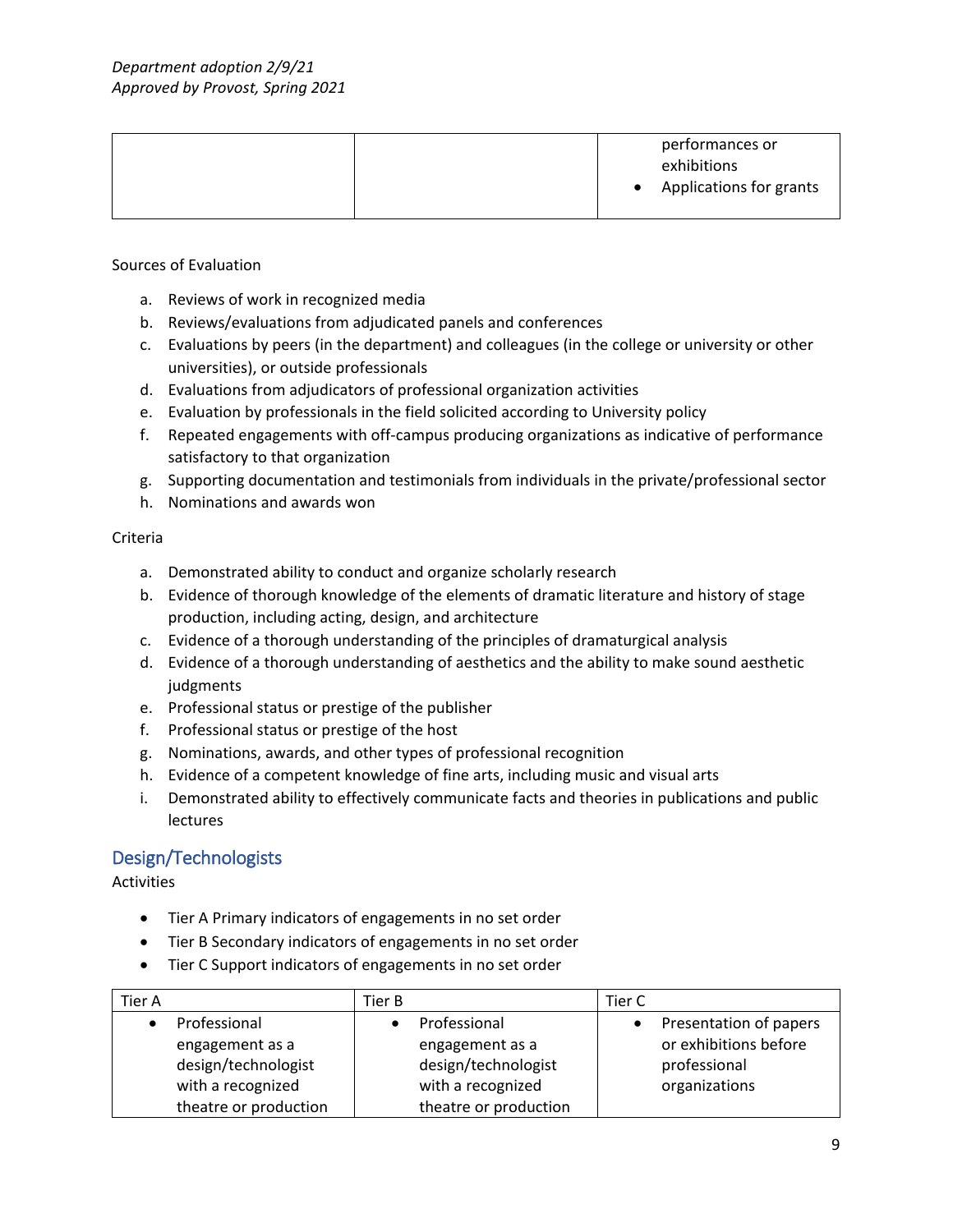| company at a local,<br>regional, or national<br>level with union<br>contracts<br>Membership in the<br>United Scenic Artists or<br>other professional<br>unions<br>Repeated engagements<br>with off-campus<br>producing organizations<br>as indicative of<br>performance<br>satisfactory to that<br>organization<br>Authorship of books,<br>plays, or monographs | company at a local,<br>regional, or national<br>level Engagement as a<br>designer/technologist<br>for a Department of<br><b>Theatre and Dance</b><br>production<br>Work in an FAU<br>Department of Theatre<br>and dance production<br>or season<br>Active engagement at<br>an arts festival or<br>competition at the<br>local, regional, or<br>national level<br>Authorship of articles in<br>professional journals<br>and trade magazines | Commissions for artistic<br>works<br>Application for grants<br>Scholarly activity<br>specific to the area of<br>specialization |
|-----------------------------------------------------------------------------------------------------------------------------------------------------------------------------------------------------------------------------------------------------------------------------------------------------------------------------------------------------------------|--------------------------------------------------------------------------------------------------------------------------------------------------------------------------------------------------------------------------------------------------------------------------------------------------------------------------------------------------------------------------------------------------------------------------------------------|--------------------------------------------------------------------------------------------------------------------------------|
|                                                                                                                                                                                                                                                                                                                                                                 | Editorship of books and<br>special collections                                                                                                                                                                                                                                                                                                                                                                                             |                                                                                                                                |

#### Sources of Evaluation

- a. Reviews of work in recognized media
- b. Reviews, adjudications in local, regional, or national festival
- c. Evaluations by peers (in the department) and colleagues (in the college or university or other universities) or outside professionals
- d. Repeated engagements with off-campus producing organizations as indicative of performance satisfactory to that organization
- e. Supporting documentation and testimonials from individuals in the private/professional sector
- f. Nominations and awards won
- g. Transcripts or electronic recordings of audience reactions and responses

#### Criteria

- a. Ability to communicate research and design ideas effectively through a variety of media
- b. Knowledge and ability to manipulate the elements of design
- c. Excellence in oral, written, and graphic communication skills in relation to discipline
- d. Knowledge of the materials and methods used in the discipline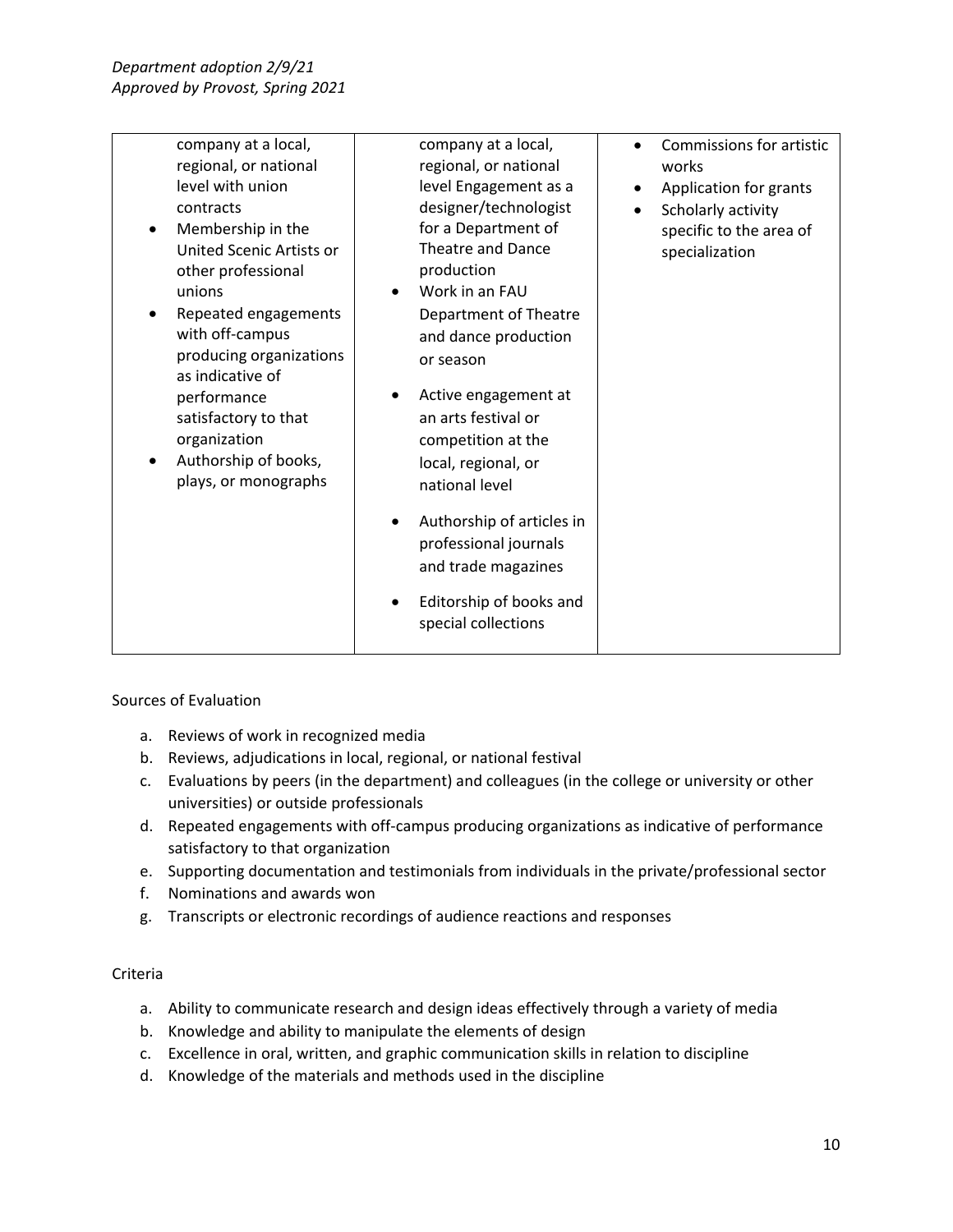- e. Ability to work and collaborate with various artists, technologists, and technicians, many of whom may be unskilled students with various levels of experience in a variety of professional and academic settings
- f. Knowledge of safety procedures and regulations as they apply to the discipline
- g. Excellence in fiscal management, including budget development and materials acquisitions
- h. Ability to oversee the technical execution of the discipline to ensure the product accurately reflects the design

## **Service**

Examples are serving on departmental, college, or university committees and/or the faculty senate, chairing any committee, sponsoring student activities/groups. Professional service involves activities in professional organizations (holding office or serving on committees or boards); consultant to organizations, corporations, and/or universities. Community service includes participating in local, state, or national activities and organizations; applying academic expertise to local, state, or national communities without pay or profit. Service within the department, college, university, and the profession is expected over the entire period of one's career, except that assigned service will be commensurate with one's rank.

The following tiers serve as a general categorization of activities a faculty member may undertake in service to the university. The purpose of these tiers is to help define service activities with higher prestige. Due to the small size of the department, the service component is expected to be quite heavy on all faculty, including assistant professors. While there is no ascribed quantity of service, there is an expectation that senior faculty will engage in activities across all three tiers, while more junior faculty will have more lower tier engagements.

| Office held in a<br>Member of a<br>Member of a university<br>$\bullet$<br>$\bullet$<br>$\bullet$<br>or college committee<br>professional association<br>professional association<br>Active recruitment of<br>Chairing a university or<br>committee<br>college committee<br>Acting as an advisor to a<br>students, including<br>$\bullet$<br>visitations to secondary<br>student organization<br>Serving as a chairperson<br>$\bullet$<br>schools, participation in<br>of a department, as a<br>Service on committees<br>$\bullet$<br>professional<br>director of a<br>within the department<br>conferences for<br>departmental program,<br>Service to public<br>$\bullet$<br>purposes of recruiting,<br>or in any other<br>schools or other<br>and any arranged<br>administrative capacity<br>educational institutions<br>admissions auditions<br>within the department<br>Participation in local,<br>$\bullet$<br>Preparation of students<br>Fundraising<br>state, regional, or<br>$\bullet$ | Tier A | Tier B | Tier C |
|-----------------------------------------------------------------------------------------------------------------------------------------------------------------------------------------------------------------------------------------------------------------------------------------------------------------------------------------------------------------------------------------------------------------------------------------------------------------------------------------------------------------------------------------------------------------------------------------------------------------------------------------------------------------------------------------------------------------------------------------------------------------------------------------------------------------------------------------------------------------------------------------------------------------------------------------------------------------------------------------------|--------|--------|--------|
| within the department<br>national theatre service<br>Activities in non-credit<br>for auditions outside<br>offerings associated<br>organizations<br>the university<br>with the individual's<br>Audience development<br>$\bullet$<br>Service as a consultant<br>field<br>Chairing a Department<br>to internal or external<br>committee<br>Appearance as a<br>organizations<br>speaker, performer, or<br>Media interviews in<br>panelist for a non-<br>professional gathering<br>support of the                                                                                                                                                                                                                                                                                                                                                                                                                                                                                                  |        |        |        |